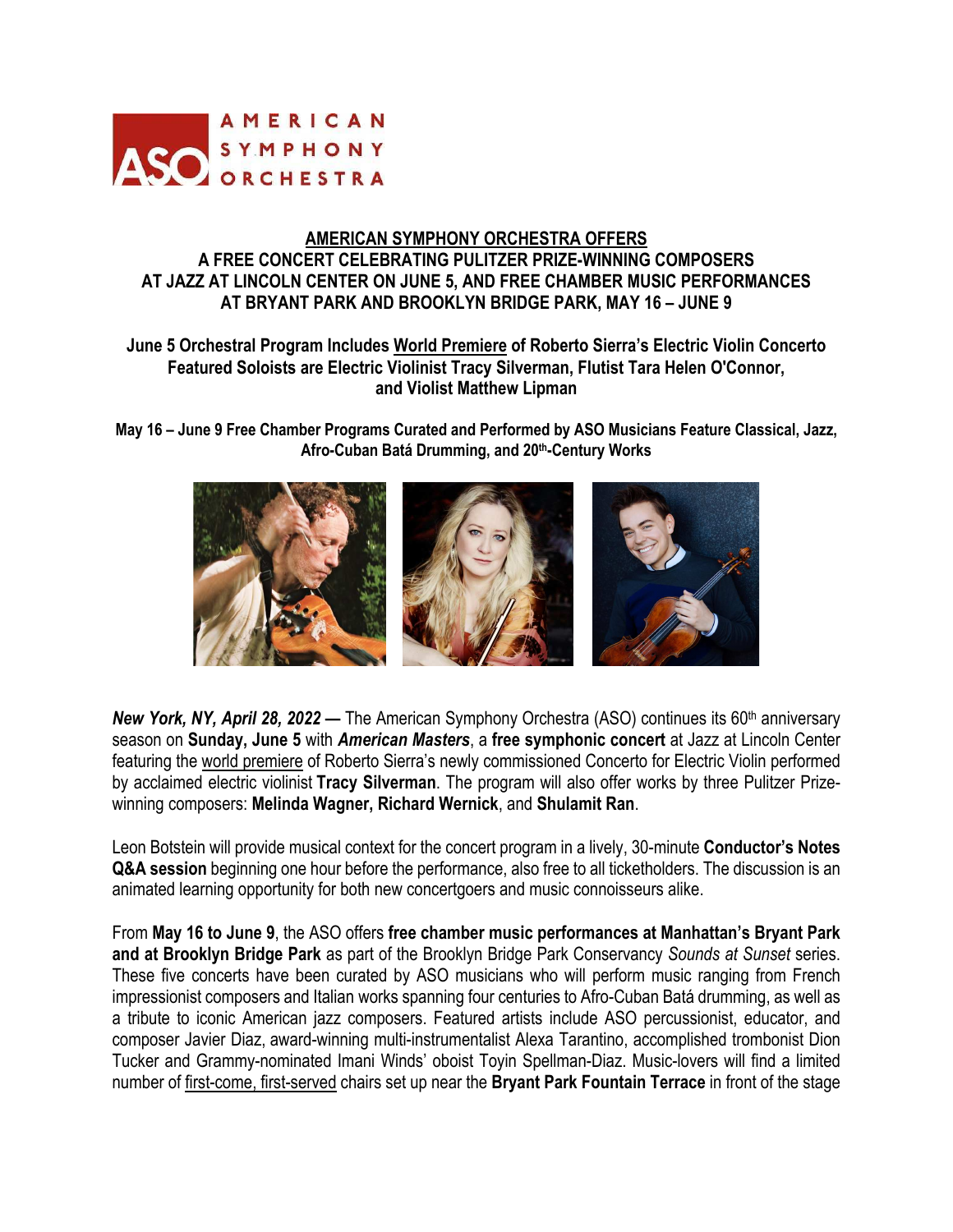and at **Brooklyn Bridge Park's Pier 3 Greenway Terrace** to enjoy an after-work respite with live music. All chamber concerts last for one hour.

### **Rescheduled performance:**

The ASO's next symphonic concert is presented in a special collaboration with the Bard Music Festival at Carnegie Hall on July 15 and features the U.S. premiere of **Sergei Taneyev's final work,** *At the Reading of a Psalm.* Conceived as a massive statement of Russian Orthodox faith at the onset of WWI, this largescale cantata for full orchestra, double chorus, and vocal soloists showcases the dramatic effect of Taneyev's contrapuntal mastery. This concert, initially scheduled for January 28, was postponed due to the Omicron variant.

### *American Masters*

**Sunday, June 5, 2022, 8 pm Jazz at Lincoln Center's Frederick P. Rose Hall, Broadway at 60th Street Conductor's Notes Q&A 7 pm Tracy Silverman**, violin **Matthew Lipman**, viola **Tara Helen O'Connor**, flute

Roberto Sierra: *Ficciones*, Concerto for Electric Violin and Orchestra (2022) World Premiere

Melinda Wagner: Concerto for Flute, Strings, and Percussion (1999 Pulitzer Prize)

Richard Wernick: Viola Concerto ("Do Not Go Gentle...")

Shulamit Ran: Symphony (1991 Pulitzer Prize)

In line with the ASO's long history of championing American artists, this concert offers a trio of American Pulitzer Prize-winning living composers including Melinda Wagner and two of her mentors, Richard Wernick and Shulamit Ran. Philadelphia-born Melinda Wagner's Concerto for Flute, Strings, and Percussion is distinguished for its well-crafted flute solo. Boston native Richard Wernick's Viola Concerto—written for violist Walter Trampler and Leon Botstein (who conducted the 1987 premiere)—alludes to the well-known Dylan Thomas poem "Do not go gentle into that good night." Shulamit Ran's Symphony, commissioned by The Philadelphia Orchestra, also won the Kennedy Center Friedheim Award the same year as her 1991 Pulitzer. Highlighting the program is the **world premiere** of Roberto Sierra's Concerto for Electric Violin, commissioned by the ASO, which presents a mixture of Sierra's Latin-influenced ideas and modern compositional techniques through the voice of the electric violin, performed by the renowned electric violinist **Tracy Silverman.** 

### **The ASO is offering free admission to this performance as a gift to New York music lovers.**

**Tickets are free but required,** available at americansymphony.org **beginning on May 5**. Processing fees will apply. Ticket holders will need to comply with the venue's health and safety requirements, which can be found here.

## **BRYANT PARK CHAMBER MUSIC PERFORMANCES**

## **String Quartet - Celebrating Fête de la Musique**

### **Monday, May 16, 2022, 5:30 pm**

## **Bryant Park Fountain Terrace**

In celebration of 40 years of Fête de la Musique, which started in France and is now celebrated around the world, a string quartet of ASO musicians performs works by French composers including Debussy and Ravel in honor of France's inspiring example.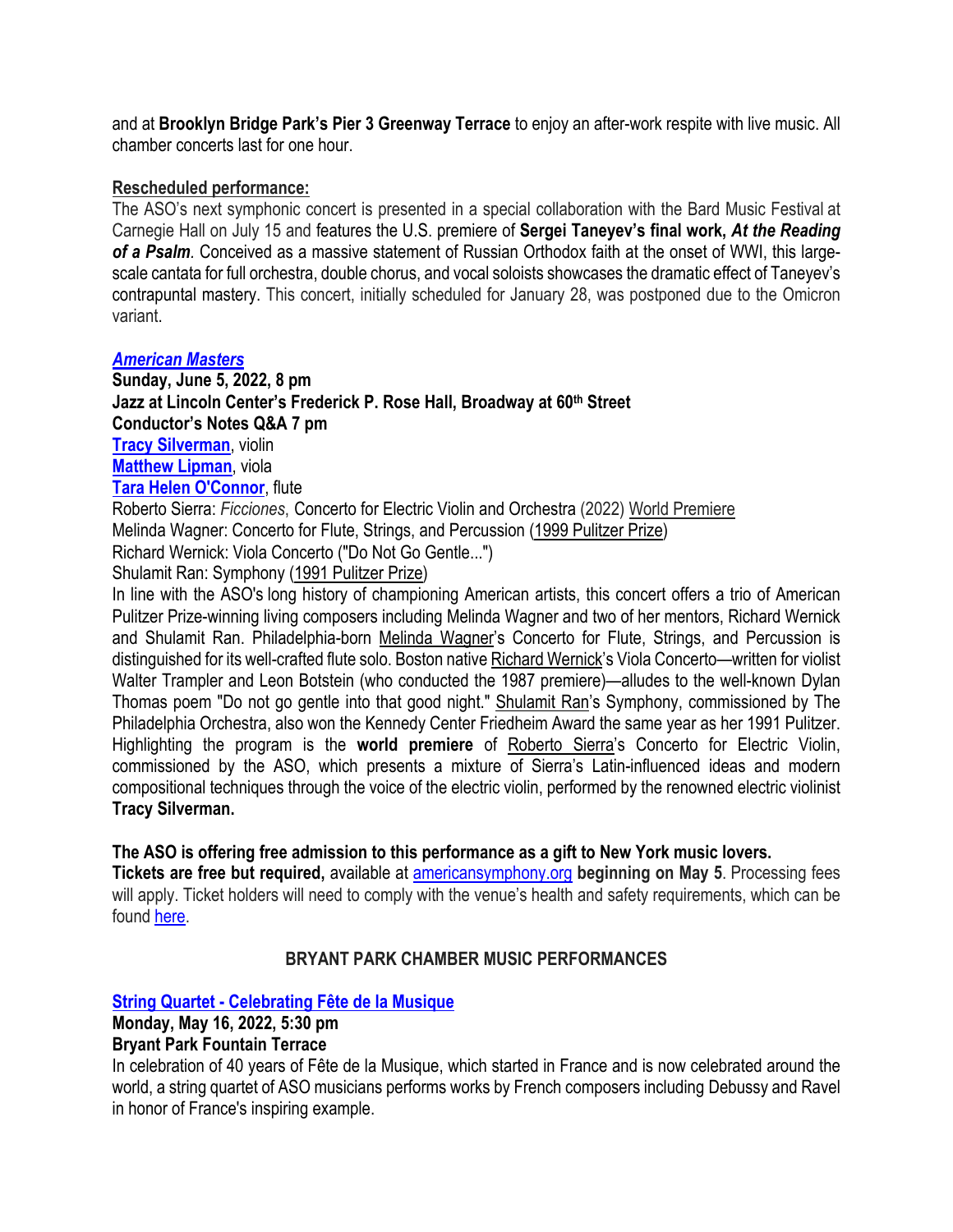# **Percussion Ensemble - Chants, Songs and Rhythms from The Americas**

#### **Tuesday, May 17, 2022, 5:30 pm Bryant Park Fountain Terrace**

This percussion ensemble combines Afro-Cuban Batá drumming and poetry with the sounds of contemporary chamber percussion, featuring Grammy-nominated Imani Winds' oboist Toyin Spellman-Diaz in compositions by percussionist and composer Javier Diaz.

# **Jazz Ensemble - ASO Salutes America's Jazz Royalty**

## **Monday, May 23 & Tuesday May 24, 2022, 5:30 pm**

A truly American genre, the ASO presents this jazz ensemble as a salute to America's jazz royalty: New Jersey-native jazz pianist, organist, and composer Count Basie, considered one of the all-time greatest bandleaders; singer and jazz pianist Nat King Cole, the first Black American to host a TV variety show; and Duke Ellington, whose totally original musical style used a unique blend of both classical and jazz compositional techniques that combined improvisation with written works.

**Tickets**: The chamber performances are free, no RSVP needed. A limited number of first-come, first-served chairs will be set up near the Bryant Park Fountain Terrace in front of the stage.

# **BROOKLYN BRIDGE PARK CHAMBER MUSIC PERFORMANCE**

## **String Quartet - Italian Expressiveness and Expressionists**

### **Thursday, June 9, 2022, 6 pm**

# **Brooklyn Bridge Park, Pier 3 Greenway Terrace**

A string quartet of ASO musicians performs a program that spans four centuries, from Isabella Leonarda, a 17<sup>th</sup> century Ursuline Nun, to the 20<sup>th</sup> century expressionist and avant-garde composer, Niccolò Castiglioni. The finale of the concert will feature the soaring melodies and filigreed lines of the  $19<sup>th</sup>$  century bel canto master, Gaetano Donizetti.

**Tickets:** Free but advanced RSVP is encouraged and can be completed here. Walk-ups will be accommodated as space allows. Safety protocols and guidelines for Brooklyn Bridge Park are detailed here. For more information, visit brooklynbridgepark.org.

### **American Symphony Orchestra**

Now in its 60<sup>th</sup> season, the American Symphony Orchestra was founded in 1962 by Leopold Stokowski with the mission of providing music within the means of everyone. Music Director Leon Botstein expanded that mission when he joined the ASO in 1992, creating thematic concerts that explore music from the perspective of the visual arts, literature, religion, and history, and reviving rarely performed works that audiences would otherwise never have a chance to hear performed live.

The ASO's signature programming includes its *Vanguard Series*, which presents concerts of rare orchestral repertoire, and various other events dedicated to enriching and reflecting the diverse perspectives of American culture. During the summer months, the ASO is the orchestra-in-residence at Bard's SummerScape, performs at the Bard Music Festival, and offers chamber music performances throughout the New York City area.